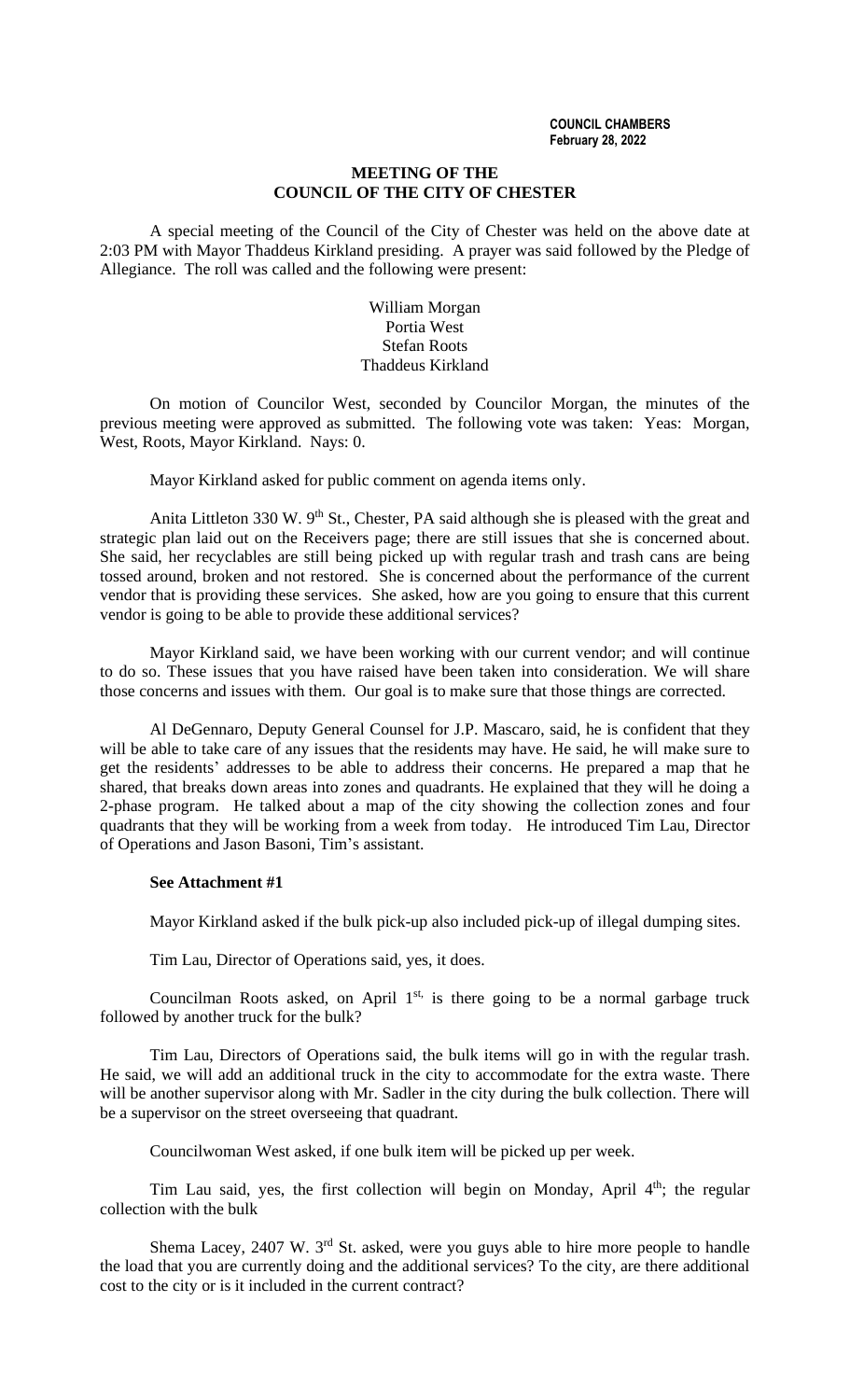Tim Lau said, yes, we have hired additional people.

Solicitor Ken Shuster said, yes, there is an additional cost to the city.

Mayor Kirkland acknowledged the presence of Councilwoman Elizabeth Williams.

### **RESOLUTION**

**WHEREAS,** at a special meeting of Chester City Council on December 30, 2020, the City of Chester, ("City") awarded the bid for the Collection, Removal & Proper Disposal of Rubbish, Trash, Garbage & Recyclables in the City of Chester to Solid Waste Services, Inc., d/b/a J.P. Mascaro & Sons, ("Mascaro"); and

**WHEREAS**, the City and Mascaro entered into a five (5) year contract on August 12, 2021, for the above reference service; and

**WHEREAS,** the City has determined there is a need to improve the current bulk trash collection services throughout the City; and

**WHEREAS**, Mascaro has expressed a desire to assist the City with the collection of bulk trash.

# **NOW THEREFORE, THE COUNCIL OF THE CITY OF CHESTER DOES RESOLVE:**

That it does hereby amend the current agreement between the City of Chester and Solid Waste Services, Inc.,  $d/b/a$  J.P Mascaro & Sons for the collection, removal & proper disposal of rubbish, trash, garbage & recyclables to include the collection of bulk trash, for an additional Four Hundred Sixty-Eight Thousand Dollars (\$468,000.00) per year, prorated for calendar year 2022 based on the start date of bulk collection services.

**FURTHER**, it does hereby authorize the proper City official to execute the amendment for and on behalf of the City of Chester.

On motion of Councilor West, seconded by Councilor Morgan, the above Resolution was adopted. The following vote was taken: Yeas: Williams, Morgan, West, Roots, Mayor Kirkland. Nays: 0.

Mayor Kirkland said, this Mayor and Council have been working on this, along with our partners JP Mascaro and in particularly Councilwoman West since early November of last year. This is something that we thought was very crucial and critical to the cleanliness of the city and worked along with them as well as the teamsters here in the City of Chester. We are pleased that we are at this point now We look forward to moving forward to do what we can do for our residents and the teamsters. It's been a great partnership.

### **RESOLUTION**

### **THE COUNCIL OF THE CITY OF CHESTER DOES RESOLVE**:

That is does hereby approve the Collective Bargaining Agreement between the City of Chester and Teamsters Local 107, which sets forth the terms and conditions of employment of the City of Chester for the period beginning January 1, 2021 through December 31, 2022.

**FURTHER,** that it does hereby authorize the proper City official to execute said Collective Bargaining Agreement for and on behalf of the City of Chester.

On motion of Councilor West, seconded by Councilor Morgan, the above Resolution was adopted. The following vote was taken: Yeas: Williams, Morgan, West, Roots, Mayor Kirkland. Nays: 0

Councilman Roots Comments. He said, he loved the contract. He said, he loved the fact that it reduces the load for the public works people; by having volunteers help out and it would not